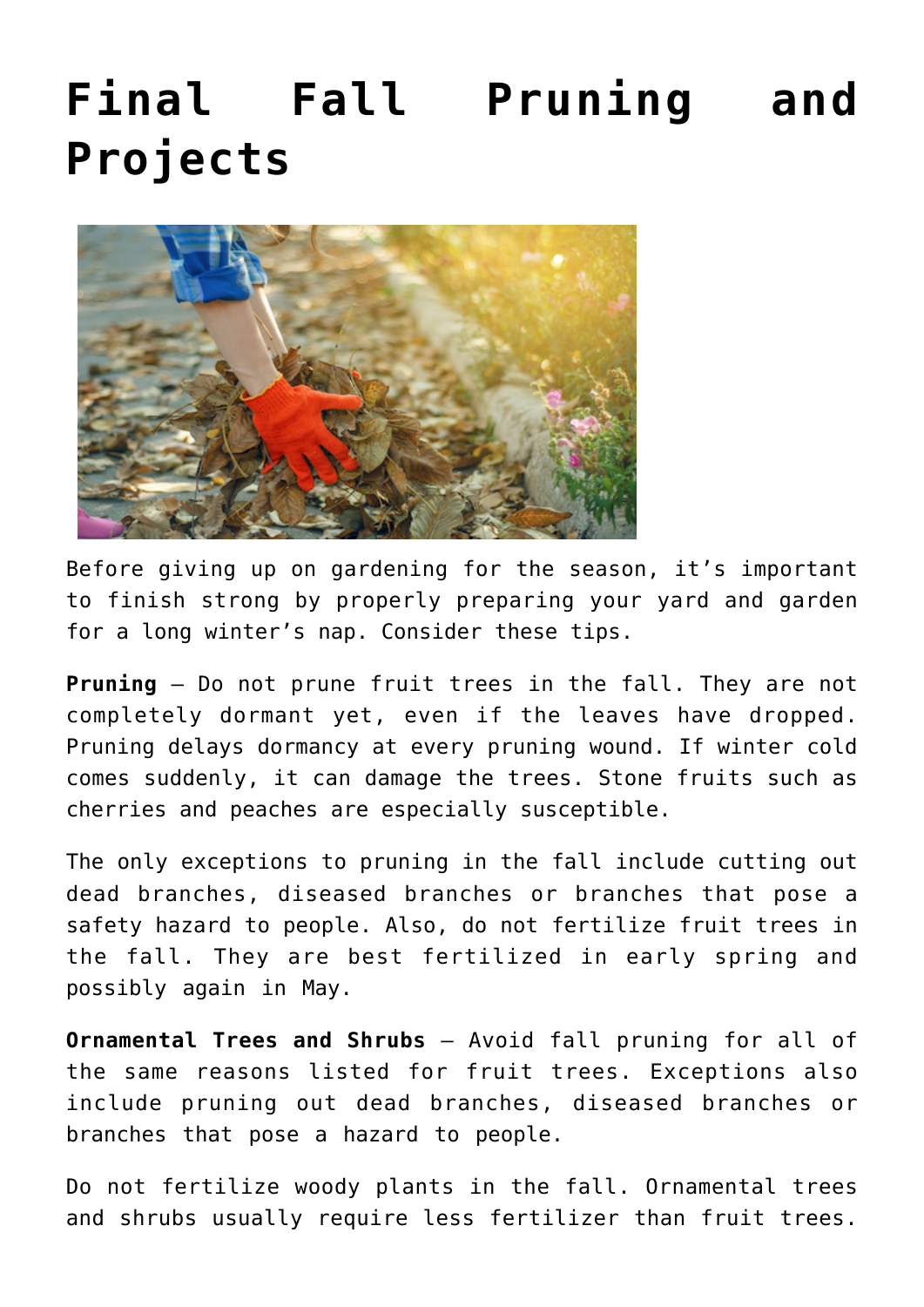If they are healthy, they also do not need to be fertilized in the spring. If they are unhealthy, fertilizer may or may not help them. Contact your local county Extension office for specific advice.

**Annuals and Perennials** – Annuals die at the end of the growing season or only live for 12 months. Perennials come back in the spring for at least three years. Cut perennials back after they have gone dormant or the stems and leaves are frozen by hard frost. Cut them within a few inches of the ground.

Divide spring blooming perennials in the fall, if needed, and divide fall-blooming perennials in early spring, if needed.

Once annuals are killed by hard frost, remove the tops from flowerbeds and compost or recycle the green waste.

**Lawns** – When mowing the lawn for the last time of the season, cut the grass to a height of  $1\frac{1}{2}$  inches. This will help prevent it from falling over under the heavy snow. If the grass falls over, it makes the lawn much more susceptible to snow mold, a potentially harmful lawn disease that occurs while the snow is on the ground. Another way to prevent snow mold is to avoid piling snow in shaded areas. Snow mold is usually worse where snow stays on the lawn for longer periods of time.

Lawn roots will best absorb nutrients if you fertilize in late October or early November. This helps the lawn green up more quickly in the spring and gets it off to a good start.

For lawns planted on clay soil or that have heavy traffic, consider aerating in the fall as well as the spring. This is best done in late September or Early October, but is also okay if done later.

For further yard and garden tips, visit garden.usu.edu or see the KSL Greenhouse show on KSL.com.